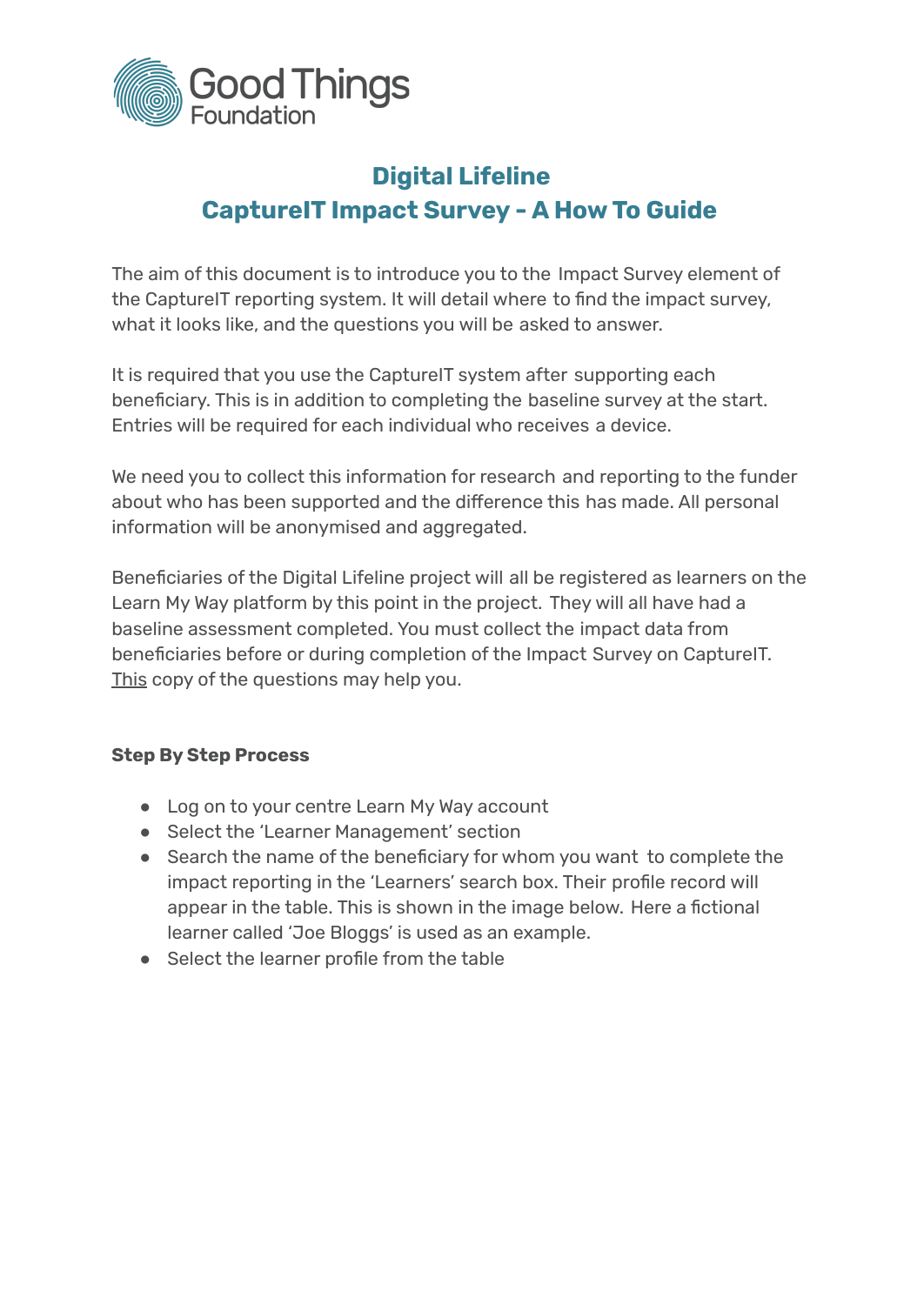| Learn<br>My Way<br>My learning                                                                                                                                                       | <b>Subjects</b>   | Learner management          |                 | <b>Resources</b>            |              |
|--------------------------------------------------------------------------------------------------------------------------------------------------------------------------------------|-------------------|-----------------------------|-----------------|-----------------------------|--------------|
| <b>Learner Management</b>                                                                                                                                                            |                   |                             | Manage learners |                             | <b>Stats</b> |
| Managing your learners at 3421264 - Online Centres Head Office                                                                                                                       |                   |                             |                 | ← Change Centre             |              |
| By viewing and managing learner data in this learner management section you agree to protect the personal data of all<br>your learners through your obligations as a data processor. |                   |                             |                 |                             |              |
| <b>Groups</b>                                                                                                                                                                        |                   | Learners                    |                 |                             |              |
| Q Find group by name                                                                                                                                                                 |                   | Q Joe Bloggs                |                 |                             | Clear search |
| <b>O</b> Create new group                                                                                                                                                            |                   | <b>O</b> Create new learner |                 |                             |              |
| 'Joe Bloggs' in all groups (1 result)                                                                                                                                                |                   |                             |                 | All roles                   | $\checkmark$ |
| <b>Name</b><br><b>Username</b>                                                                                                                                                       | Email             |                             | Organisation    | <b>Registration</b><br>date | Role         |
| joebloggs2105<br>Joe Bloggs                                                                                                                                                          | joe@myemail.co.uk |                             | 3421264         | 18/03/2021                  | Learner      |

- Select the 'CaptureIT' tab
- You will now see a list of the projects for which your centre has funding. It could be that 'DCMS - Digital Lifeline' is the only option in the list. Select 'DCMS - Digital Lifeline'.

| Learn<br>My Way<br>My learning<br><b>Subjects</b> | <b>Resources</b><br>Learner management                   |
|---------------------------------------------------|----------------------------------------------------------|
| Back to manage learners<br>←                      |                                                          |
| <b>Joe Bloggs</b>                                 | Capture IT ▼<br><b>Details</b><br>Activity<br><b>ULN</b> |
| <b>Basic Digital Skills</b>                       |                                                          |
| DCMS - Digital Lifeline                           |                                                          |
| <b>HMRC Support and Advice</b>                    |                                                          |
| Money My Way - Comic Relief                       |                                                          |
| <b>Reboot UK</b>                                  |                                                          |
| <b>Google Digital Garage</b>                      |                                                          |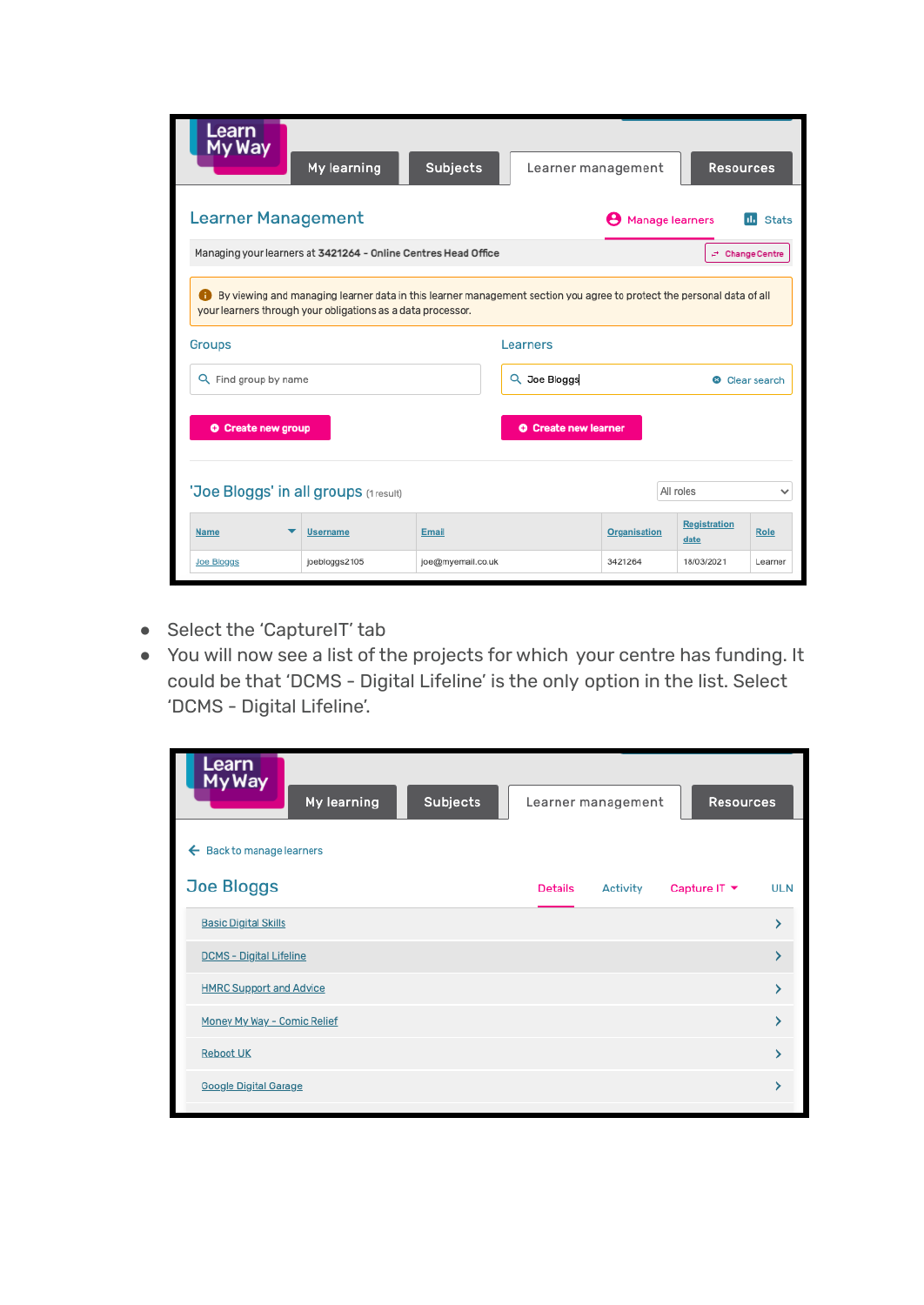- Under the learner's name, you will see a consent box. This asks you to indicate that you have gained the beneficiary's informed consent regarding the use of their personal data. Read this carefully before selecting the box. This Easy Read [Consent](https://www.onlinecentresnetwork.org/sites/default/files/easy_read_-_digital_lifeline_-_informed_consent_script_for_impact_survey.pdf) handout may be useful to gain informed consent. Please remind people that they have the right to withdraw consent at any time by getting in touch with Good Things Foundation on [devices@goodthingsfoudnation.org](mailto:devices@goodthingsfoudnation.org)
- After selecting the consent box, you can select the highlighted pink box labeled 'Impact Survey'.

| My Way<br>My learning                                                                                                                                                                                                                                                                                                                                                                                               | <b>Subjects</b> | Learner management | <b>Resources</b> |            |
|---------------------------------------------------------------------------------------------------------------------------------------------------------------------------------------------------------------------------------------------------------------------------------------------------------------------------------------------------------------------------------------------------------------------|-----------------|--------------------|------------------|------------|
| Back to manage learners                                                                                                                                                                                                                                                                                                                                                                                             |                 |                    |                  |            |
| <b>Joe Bloggs</b>                                                                                                                                                                                                                                                                                                                                                                                                   | <b>Details</b>  | <b>Activity</b>    | Capture IT ▼     | <b>ULN</b> |
| I confirm that this person has been informed that these details will be stored securely, in line with our privacy policy (opens                                                                                                                                                                                                                                                                                     |                 |                    |                  |            |
| Capture IT: DCMS - Digital Lifeline<br>new window) and used to manage their interactions with the Digital Lifeline programme and for statistical analysis. They<br>have the right to withdraw and can request for their information to be deleted at any time. Only authorised staff at Good<br>Things Foundation will be able to see these details. The person's contact and disability details may be shared with |                 |                    |                  |            |
| AbilityNet, if an additional assessment of their needs is required. Anonymous, aggregated findings will be shared with the<br>Department for Digital, Culture, Media & Sport (DCMS).                                                                                                                                                                                                                                |                 |                    |                  |            |

- You will now see the Impact Survey questionnaire.
- The first question asks you to report the number of hours spent supporting the beneficiary. The question might be a little hard to answer or confusing for someone with a learning disability. You can help the person you're supporting to answer and you may have kept records of the time spent supporting the person to use their device, which can help inform the response to this question, but please remember, it sould be person oyur helping answering. Only one option can be selected. Should you need to, you can change your selection before moving to the next question, by selecting a new option. This will remove your first selection.

The question is worded in a way that some people may find confusing. It is asking for the amount of time the person has been supported for.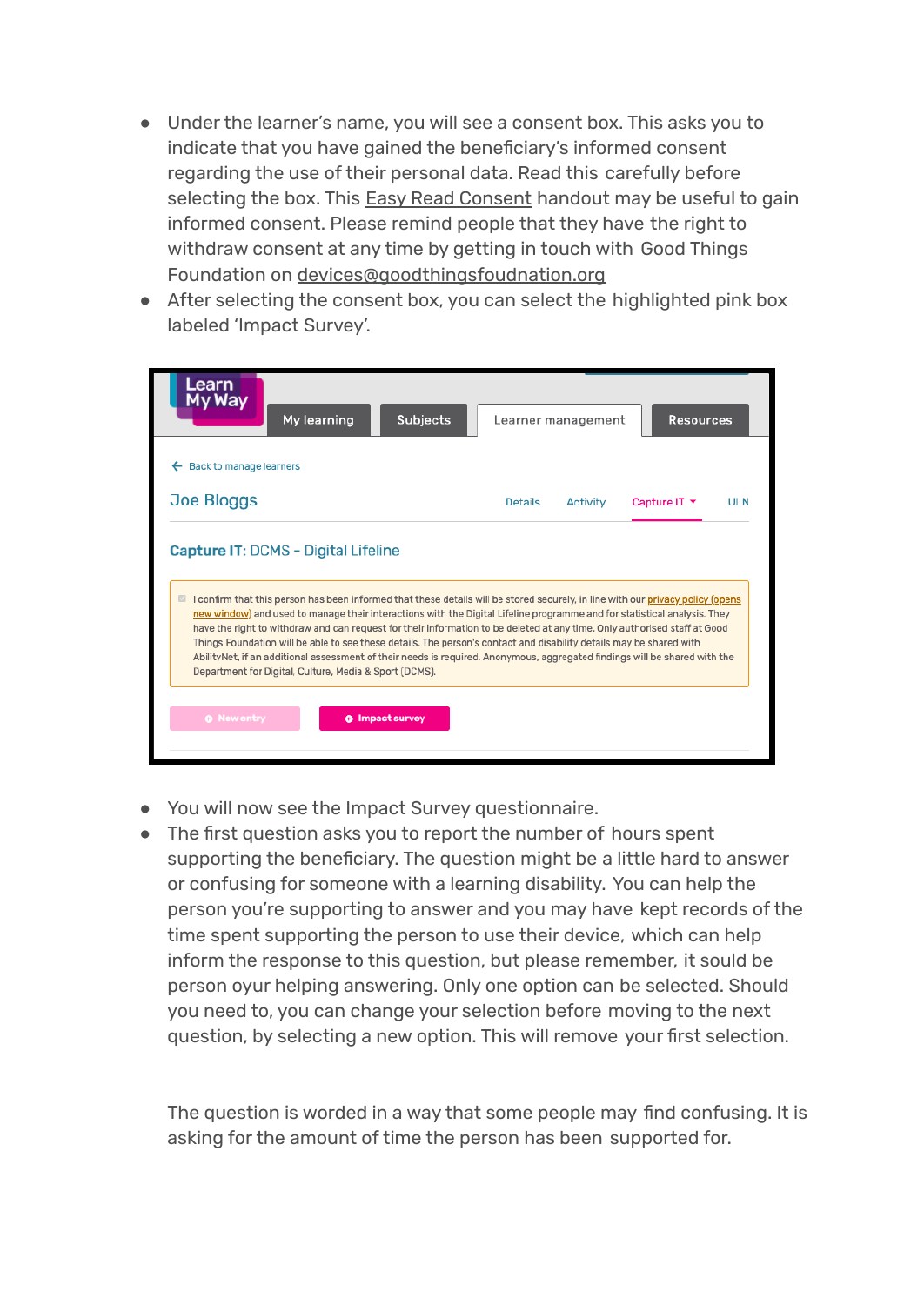| Learn<br>My Way<br>My learning<br><b>Subjects</b>                                                                                                                             | Learner management         | <b>Resources</b>                              |
|-------------------------------------------------------------------------------------------------------------------------------------------------------------------------------|----------------------------|-----------------------------------------------|
| ← Back to manage learners                                                                                                                                                     |                            |                                               |
| <b>Joe Bloggs</b>                                                                                                                                                             | <b>Details</b><br>Activity | Capture IT $\blacktriangledown$<br><b>ULN</b> |
| Roughly how many hours of support in learning how to use your device, have you<br>had from the person, group or organisation who provided it to you?<br>Less than 1 hour<br>0 |                            |                                               |
| At least 1 hour but less than 3 hours<br>O                                                                                                                                    |                            |                                               |
| At least 3 hours but less than 5 hours<br>O                                                                                                                                   |                            |                                               |
| More than 5 hours<br>O                                                                                                                                                        |                            |                                               |

- A key aspect of the impact survey is reporting the beneficiary's progress in using their device. The next section asks about the person's view of their own device usage, progress and learning in response to ten activities or usages. Answers should reflect your conversations with the beneficiary. These conversations should be structured around the specific survey questions.
- The ten activities or usages are:
	- Use video calling to connect with friends or family
	- Use email, social media or messaging apps
	- Keep myself safe online
	- Use my device for my interests or hobbies
	- Shop online
	- Manage my health e.g. look up symptoms
	- Use online GP, hospital or health services
	- Find information, help or advice I can trust
	- Use government services e.g. Universal Credit
	- Use my device for education, training or work
- Note To inform the conversation, you may want to review the goals set during the baseline survey for the individual. Do this by visiting their learner profile on the CaptureIT system.
- Each use or activity has a drop down menu with five responses. After discussing each with the beneficiary, select the option that best describes their response. Only one response can be selected for each point. The five options can be seen in the image below.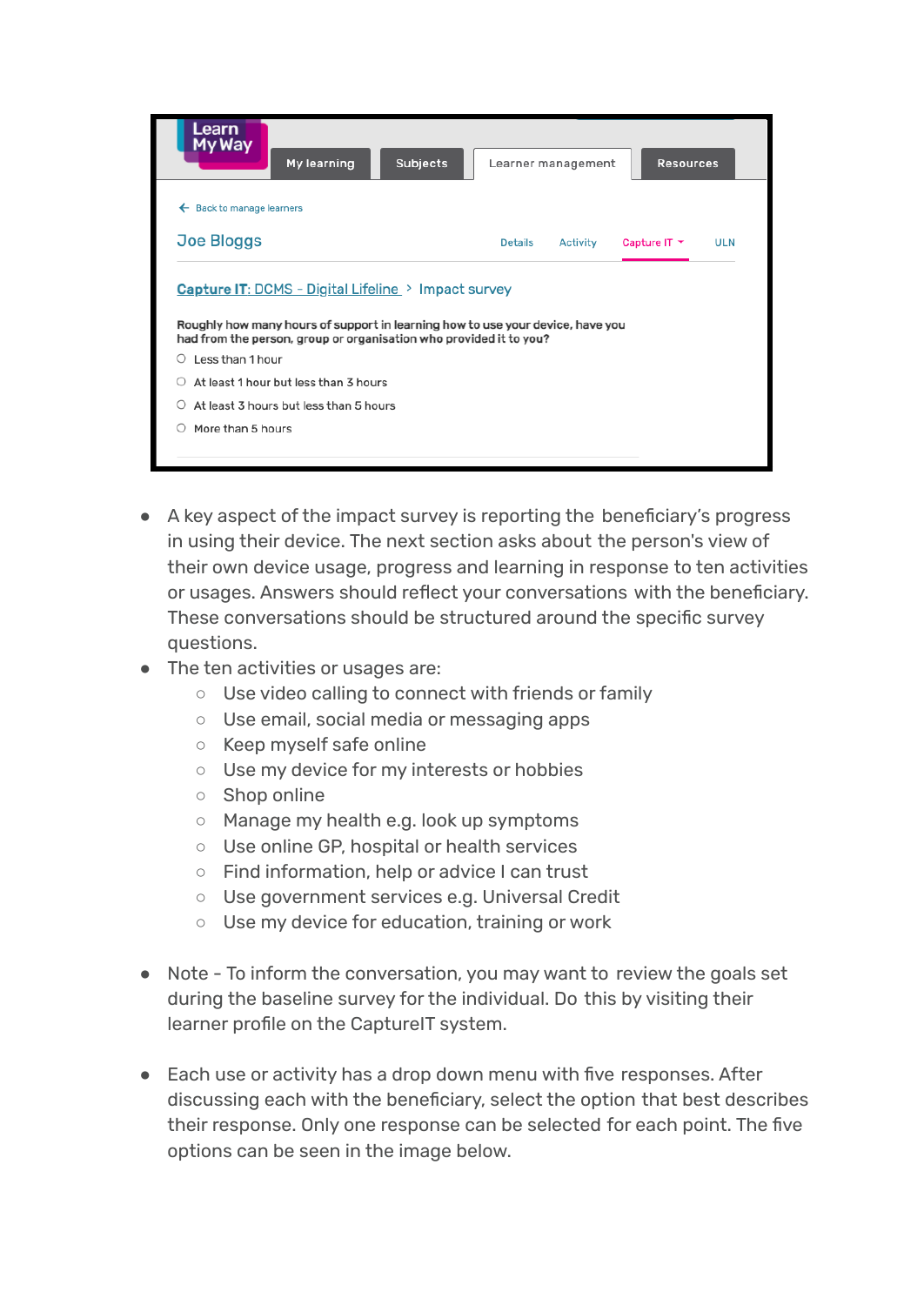

- Next you will see a series of eight statements to discuss with the beneficiary. It is important that the responses entered reflect the feelings of the beneficiary. They should be informed by your conversations with them.
- The statements all ask how the person feels in relation to using their device.
- For each statement, you should indicate if the beneficiary agrees or disagrees. They also have the option to state their feelings have not changed or they prefer not to say.
- Only one response can be selected per statement. You can change the response by selecting an alternative one.
- The statements you will be asked to provide responses for are:
	- I feel more confident in general
	- I feel less lonely.
	- I feel more connected to my friends, family and community.
	- I feel my digital skills are better.
	- I feel better able to stay safe online.
	- I've gained digital skills I can use for my health and wellbeing.
	- I've gained digital skills I can use for work.
	- I've gained digital skills I can use for my money and benefits.
- The image below, depicts an example statement from this section.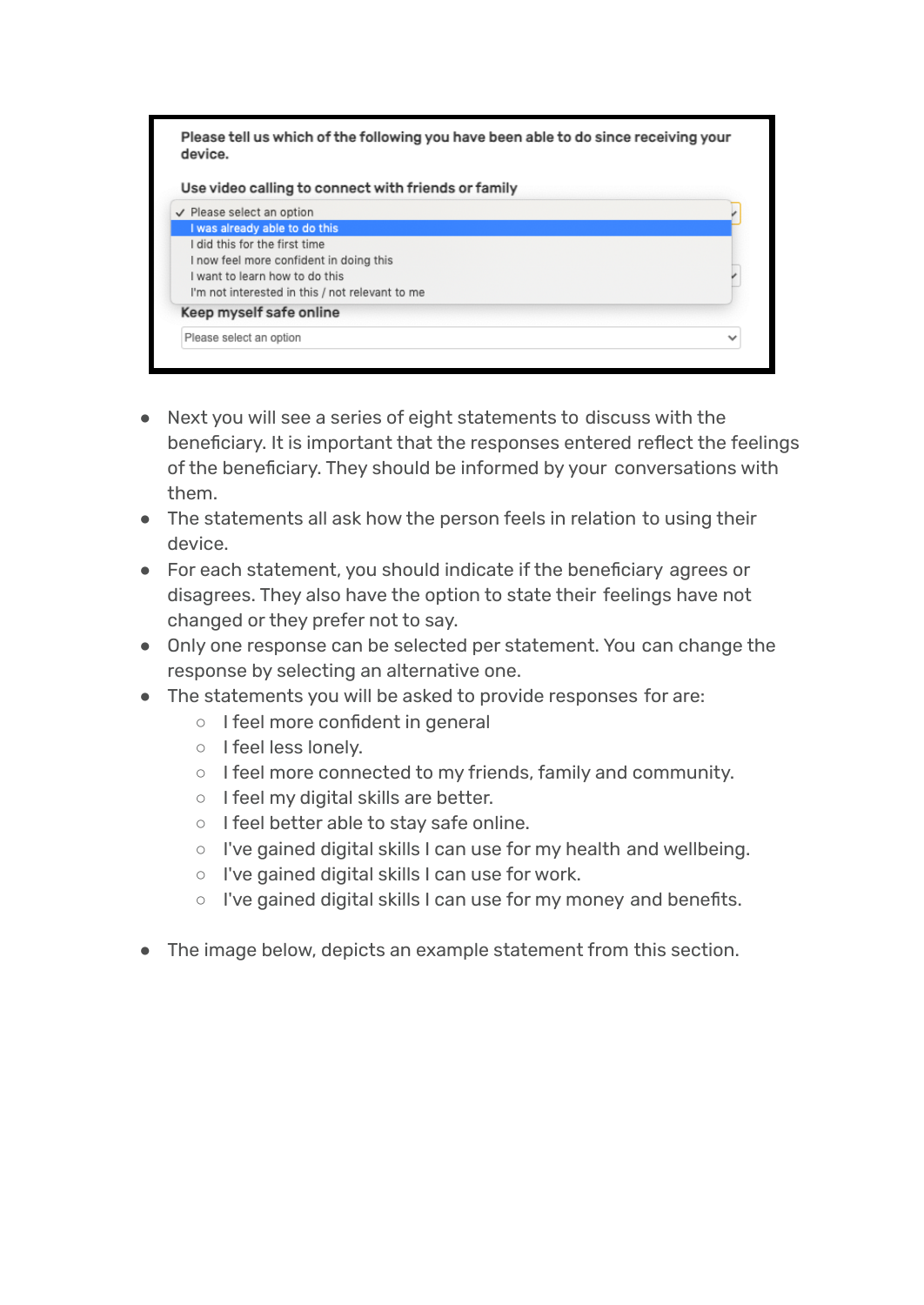Thinking about the device and support you've received, please tell us whether you agree or disagree with the following statements.

I feel more confident in general.

 $\circ$  Agree

- $\circ$  Disagree
- $\circ$  About the same
- $\circ$  Prefer not to say
- The last part of the Impact Survey is an open text box. Here you are asked to report any feedback the beneficiary wants to share about their experience of the Digital Lifeline project.
- There is a box where you can type the beneficiary's own words. This should closely reflect your conversation with the person.
- Text is limited to 500 characters.
- It is not compulsory to complete this section if the beneficiary feels they have nothing else to share.

| As someone who has received a device and support, is there any other feedback<br>you would like to give? For example: about the device and the support to use it; the<br>difference it has made to you; if there was enough support; what else would help.<br>(500 character limit). |        |  |
|--------------------------------------------------------------------------------------------------------------------------------------------------------------------------------------------------------------------------------------------------------------------------------------|--------|--|
| <b>Create impact survey</b>                                                                                                                                                                                                                                                          | Cancel |  |

- You can complete the survey by selecting the pink button labeled 'Create impact survey'. **You will not be able to edit the responses entered once this button has been selected.**
- If a part of the survey has not been completed, a red message box highlighting the missing information will appear. Additionally there will be a pink box stating that you need to fix the error. This image below shows what this will look like: